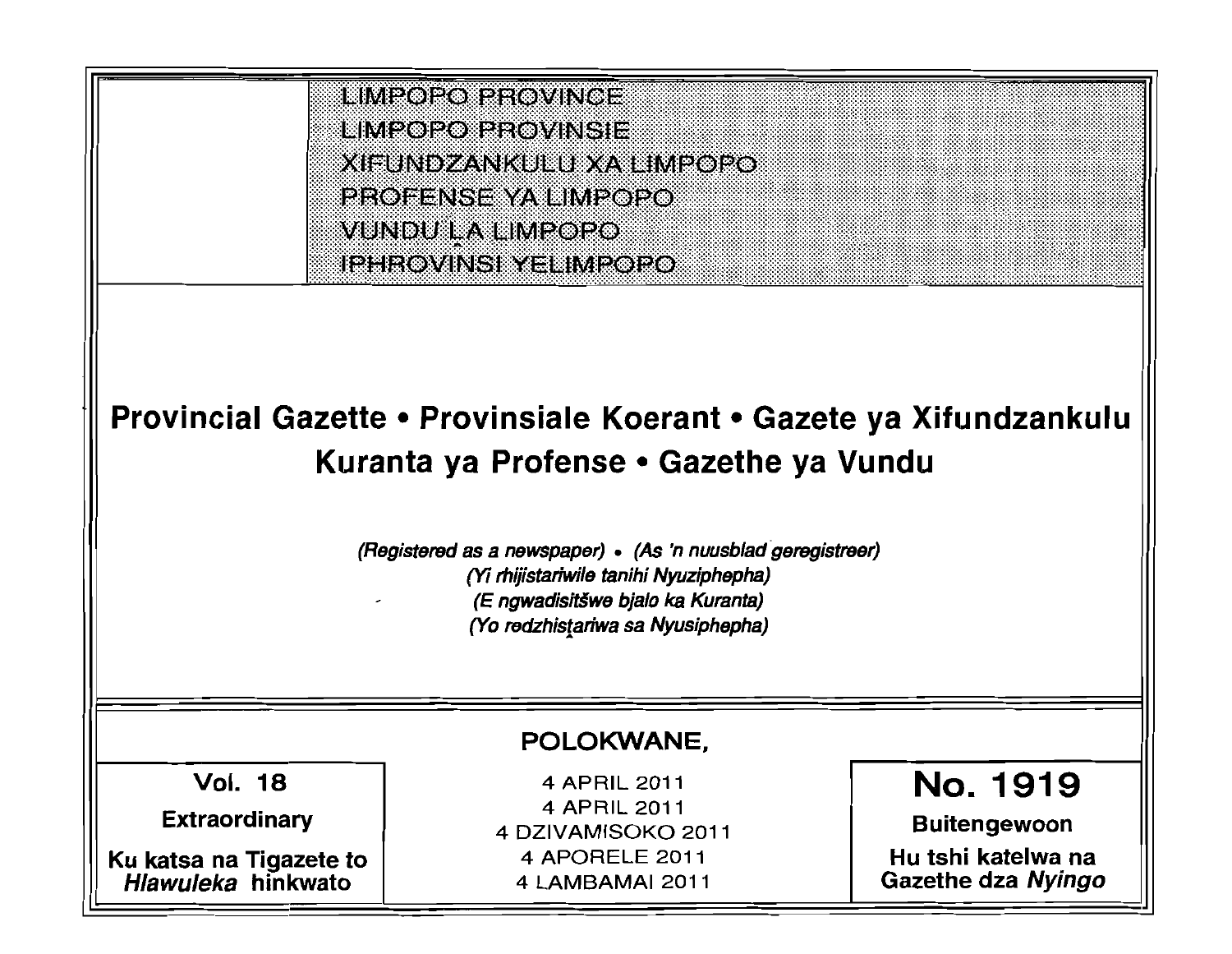#### IMPORTANT NOTICE

The Government Printing Works will not be held responsible for faxed documents not received due to errors on the fax machine or faxes received which are unclear or incomplete. Please be advised that an "OK" slip, received from a fax machine, will not be accepted as proof that documents were received by the GPW for printing. If documents are faxed to the GPW it will be the sender's responsibility to phone and confirm that the documents were received in good order.

Furthermore the Government Printing Works will also not be held responsible for cancellations and amendments which have not been done on original documents received from clients.

## CONTENTS • INHOUD

No. *Page Gazette*  No. No.

#### GENERAL NOTICE

| 93 Limpopo Province Roads Agency Propriety Limited and Provincial Roads Act (7/1998): Board of Directors: Road |      |
|----------------------------------------------------------------------------------------------------------------|------|
|                                                                                                                | 1919 |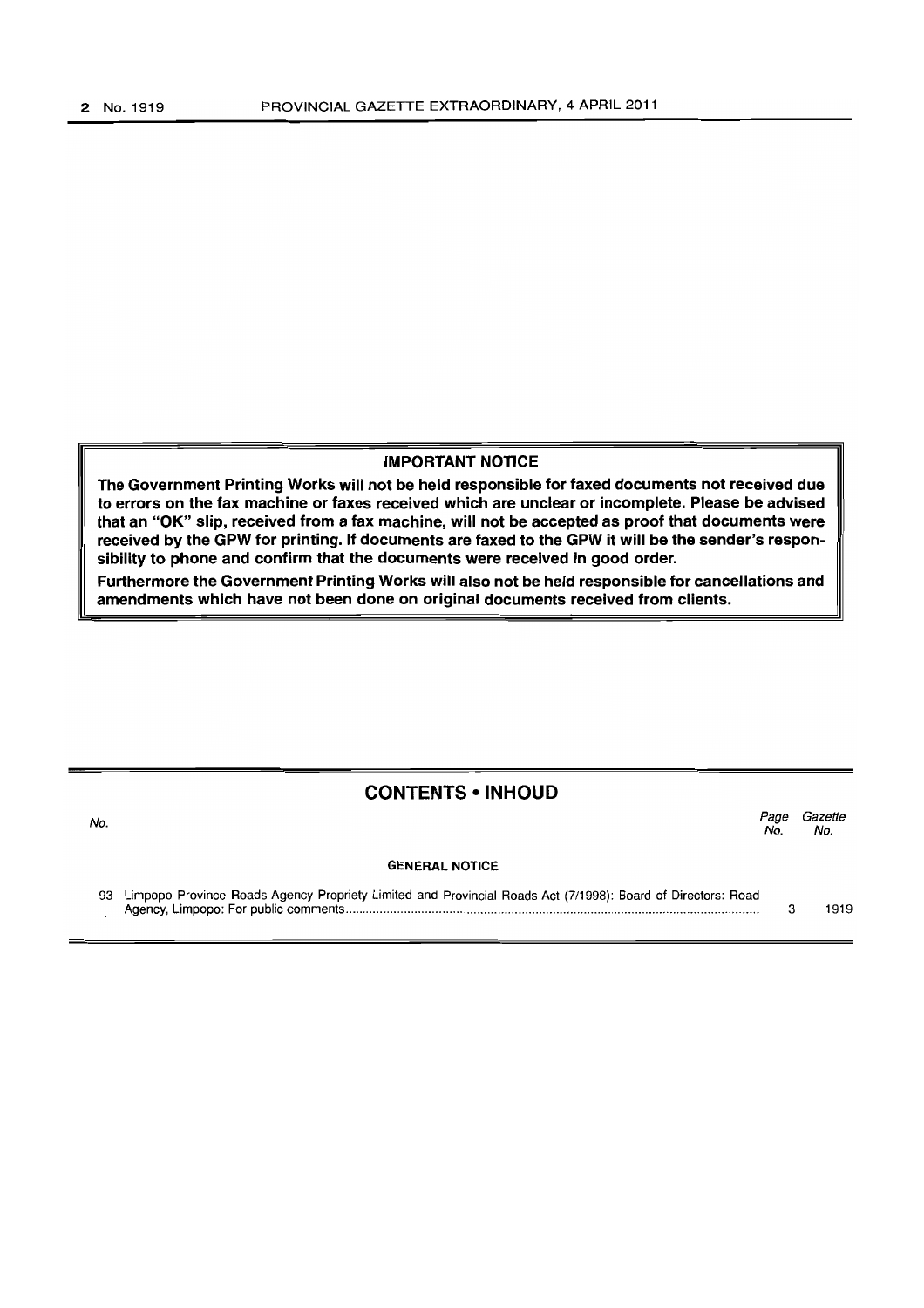# GENERAL NOTICE

#### GENERAL NOTICE 93 OF 2011

#### LIMPOPO DEPARTMENT OF ROADS AND TRANSPORT

### LIMPOPO PROVINCE ROADS AGENCY PROPRIETY LIMITED AND PROVINCIAL ROADS ACT, 1998 (ACT NO.7 OF 1998) AS AMENDED

### BOARD OF DIRECTORS: ROADS AGENCY - LIMPOPO

Notice is hereby given, in terms of section 12(3) (c) of the Limpopo Province Roads Agency Propriety Limited and Provincial Roads Act, 1998 as amended, that the MEC responsible for the Department of Roads and Transport, Ms.Pinky Kekana intends appointing the following persons who have been duly nominated, to serve on the Board of Directors  $-$  Roads Agency Limpopo, and invites comments from any interested persons.

|    | <b>Name</b>                          | <b>Address</b>                       | <b>Association</b>             |
|----|--------------------------------------|--------------------------------------|--------------------------------|
| 1. | Ms. MM Maponya                       | <b>Schoeman</b><br>19A               | <b>Development Manager:</b>    |
|    | (Female)                             | <b>Street</b>                        | Phahla<br>Mahlako<br>A         |
|    |                                      | Polokwane                            | Gardens development            |
|    |                                      | 0699                                 | <b>Maponya</b><br>Matome<br>by |
|    |                                      | <b>PO Box 108</b>                    | <b>Investments</b>             |
|    |                                      | Polokwane                            |                                |
|    |                                      | 0700                                 |                                |
| 2. | <b>Tshisevhe</b><br><b>Peter</b>     | Villa<br><b>Unit</b><br>$\mathbf{2}$ | Director-Edward                |
|    | (Male)                               | Vieste, 53<br>First                  | Nathan<br>Sonnenberg           |
|    |                                      | Road,<br>Hyde                        | Inc                            |
|    |                                      | Park, 2146                           |                                |
| 3. | <b>Hetlilara</b><br><b>Sylvester</b> | Geelhout<br>15                       | Director-<br><b>Managing</b>   |
|    | Shipalana (Male)                     | Street,                              | <b>Tham G Construction</b>     |
|    |                                      | Arborpark,                           |                                |
|    |                                      | <b>Tzaneen</b>                       |                                |
| 4  | Mikateko Cassandra                   | 87 Wilde Sylaan                      | Director:<br>Managing          |